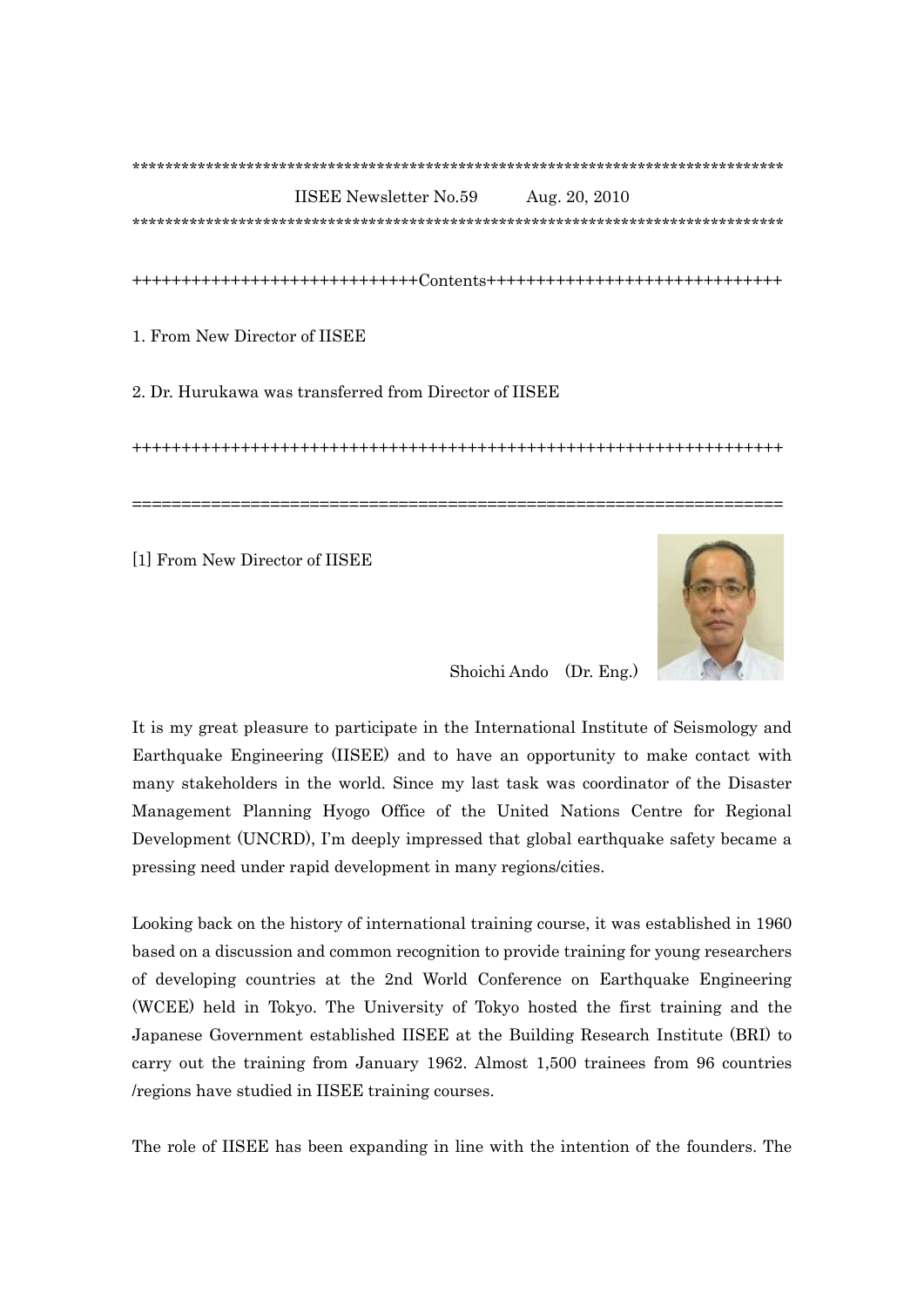International Platforms for Reducing Earthquake Disaster (IPRED) through buildings and housing was currently created with UNESCO as a global network of research and training as well as an international back-up system to cooperate each other in case of a huge disaster. (In total 8 countries join as of April 2010.) In addition, the cooperative efforts of GRIPS and JICA make possible to provide master degree to the graduate students in the 1 year training course since 2006.

I very much appreciate efforts and understanding of all stakeholders so far and I would like to ask your continuous supports and considerations to the participants from all over the world as well as new activities of IISEE that aim at providing broader opportunities to many countries /regions for sustainable society through knowledge on seismology and earthquake resistant buildings and constructions.

Lastly I would like to introduce an effort by Yuji Ishiyama, Anand Arya and Teddy Boen who created an IAEE guideline for non-engineered construction in 1986. They are trying to revise the guideline and asking your opinion as indicated in the bottom right of the IISEE web-site. (see IISEE web <http://iisee.kenken.go.jp/> )

==================================================================

Shoichi ANDO, Director of IISEE, BRI